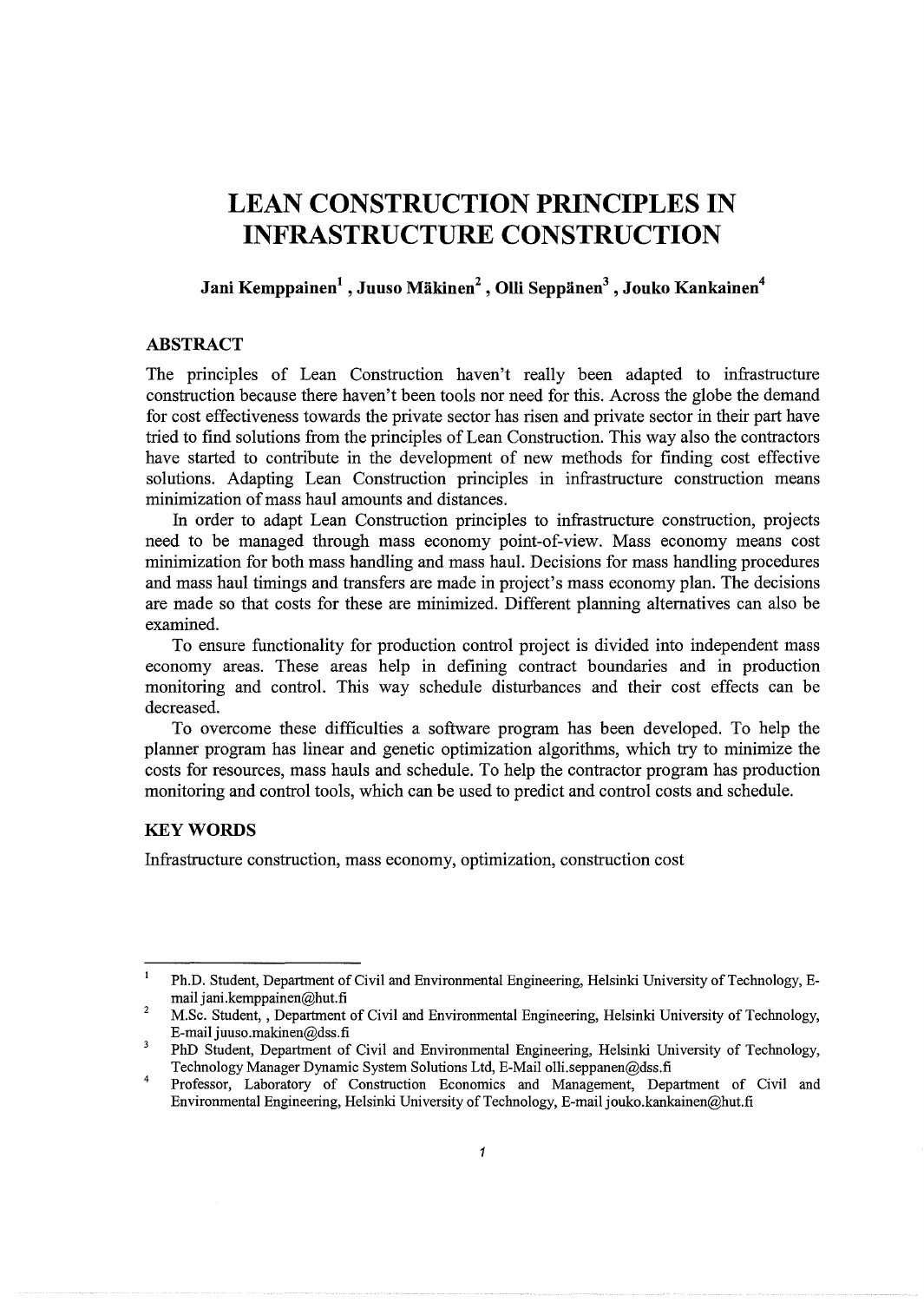#### **INTRODUCTION**

DYNARoad2 is a mass haul and schedule planning and control software developed by DSS Ltd (http://www.dss.fi). This software has been developed to function as a tool that can be used in implementing some of the Lean Construction Principles in heavy construction. We believe that Lean Construction in heavy construction means the following:

- Minimisation of waste caused by stockpiling.
- Minimisation of waste caused by resource hoarding through efficient work chain planning.
- Minimisation of material flow costs.
- Maximising work flow using the Last Planner technique.
- Enabling sufficient flow of information for all the necessary counterparts.
- Controlling work flow through realised production and predicting the effect that deviations may have on the whole project.

This article will focus on the largest section of infrastructure construction, which is heavy construction. Most of the principles presented above can also be applied to other fields of infrastructure construction. Research concerning Lean Construction principles in other fields is in progress at the moment and the results will be available in the near future.

## **PLANNING HEAVY CONSTRUCTION**

In earthwork planning, most of the uncertainties of building construction have to be taken into account and, in addition to these, the significant uncertainty of the quality of the excavated masses has to be considered. In other words, it is not always known whether the excavated material is good enough to be used in embankments or whether it has to be dumped. On the other hand, an excessively rapid work flow is rarely an issue, because there is almost always ample work space. An industry-specific challenge in planning earthwork is the source-destination relationship between the tasks: if a cut is in progress there must also be a fill for the mass to be hauled to at the same time and rate. The closer to each other the cut and fill are, the lower the cost of the mass haul. Mass haul related costs can constitute up to 50% of the total cost of the project. Minimising these costs is a key issue in heavy construction.

DYNARoad is a tool that can be used in solving all the problems mentioned above. The source data required for planning using this tool are the station specific bill-of-quantities, the unit cost of hauling different types of mass and the unit or the hourly cost of available resources. This data is input to the system via Microsoft Excel files or by hand.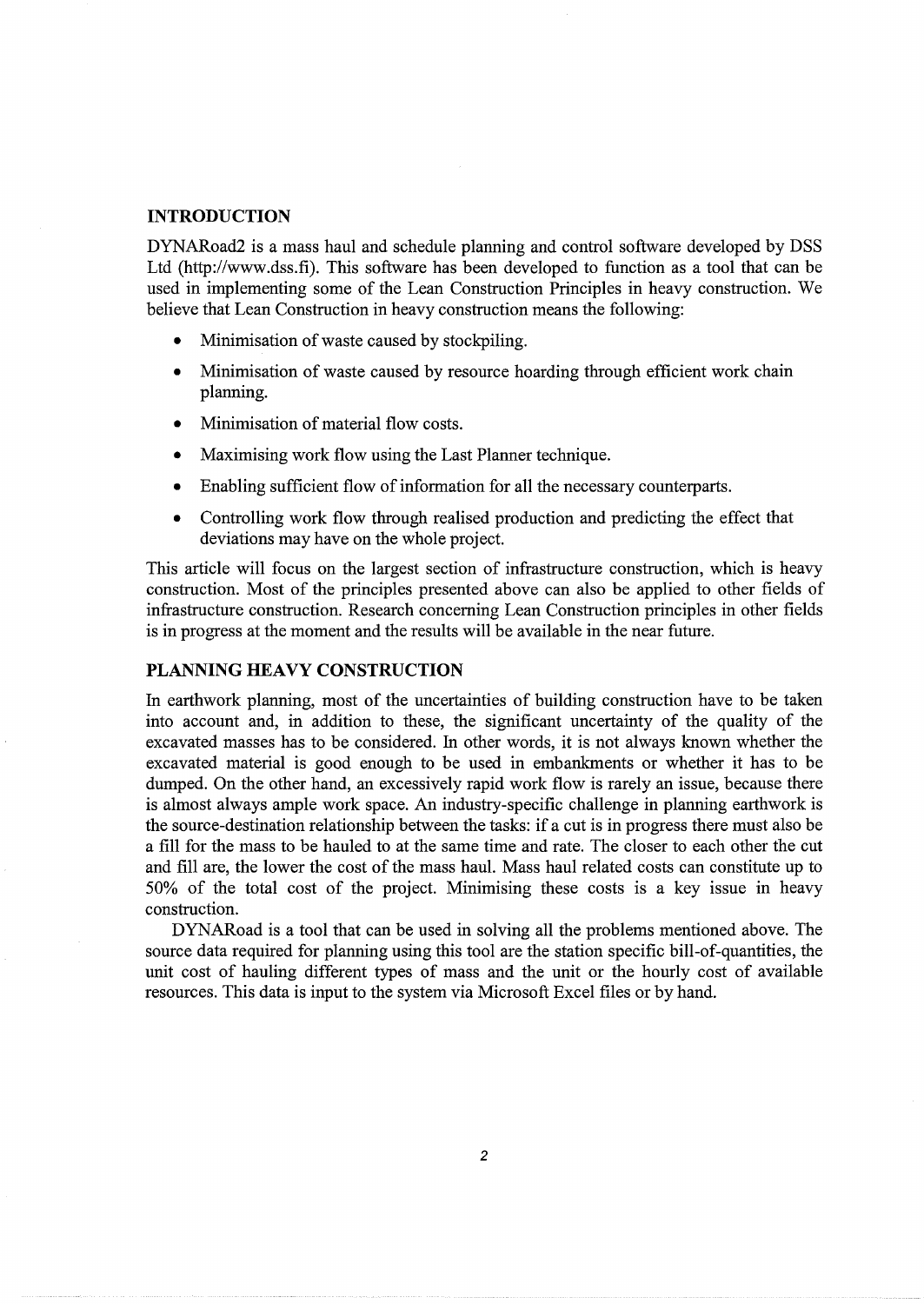

Figure 1: The mass haul plan showing the operation of a crushing plant

DYNARoad2 is compiled of three independent modules: Design, Scheduling and Control. The Design module is a tool for analysing designs through mass haul costs. It works in the following way: First, the station-specific bill of materials is input to the program (this bill of materials is available in most commercial design software). DYNARoad then draws a mass haul diagram and calculates a theoretical mass haul plan with the aid of an optimisation algorithm. This is a graphical presentation of the material flow of the project. The mass haul plan also tells the designers, where the "weak spots" of their plans are. "Weak spots" here mean fills to which the material has to be hauled to over a long distance and cuts that do not have relocation places near by.

The mass haul plan (Figure 1) also shows where the optimal locations of the piling and borrow areas would be. DYNARoad also supports the creation of mass economy areas that may be used in project division. With the help of the plan, designers can also calculate and compare the mass haul costs of different possible designs. Before the creation of this method, designers have not had access to such accurate information at this stage of designing.

The Scheduling module of DYNARoad2 is a tool for creating a mass haul plan to be integrated to the schedule. The schedule and mass haul plan are created taking into account the availability of resources and the production rate, the order of completion of the tasks and the coefficients of the masses in the project. Naturally, all the tasks in a project have successors and predecessors, so the order of completion always stays the same. All tasks are also allocated with certain resources that have specific production rates. These are predefined in the DYNARoad template. The DYNARoad system includes three different schedule and mass haul planning tools: the Gantt chart, the Line of Balance method (Figure 2) (e.g., Yang et al. 2001) and the mass haul diagram.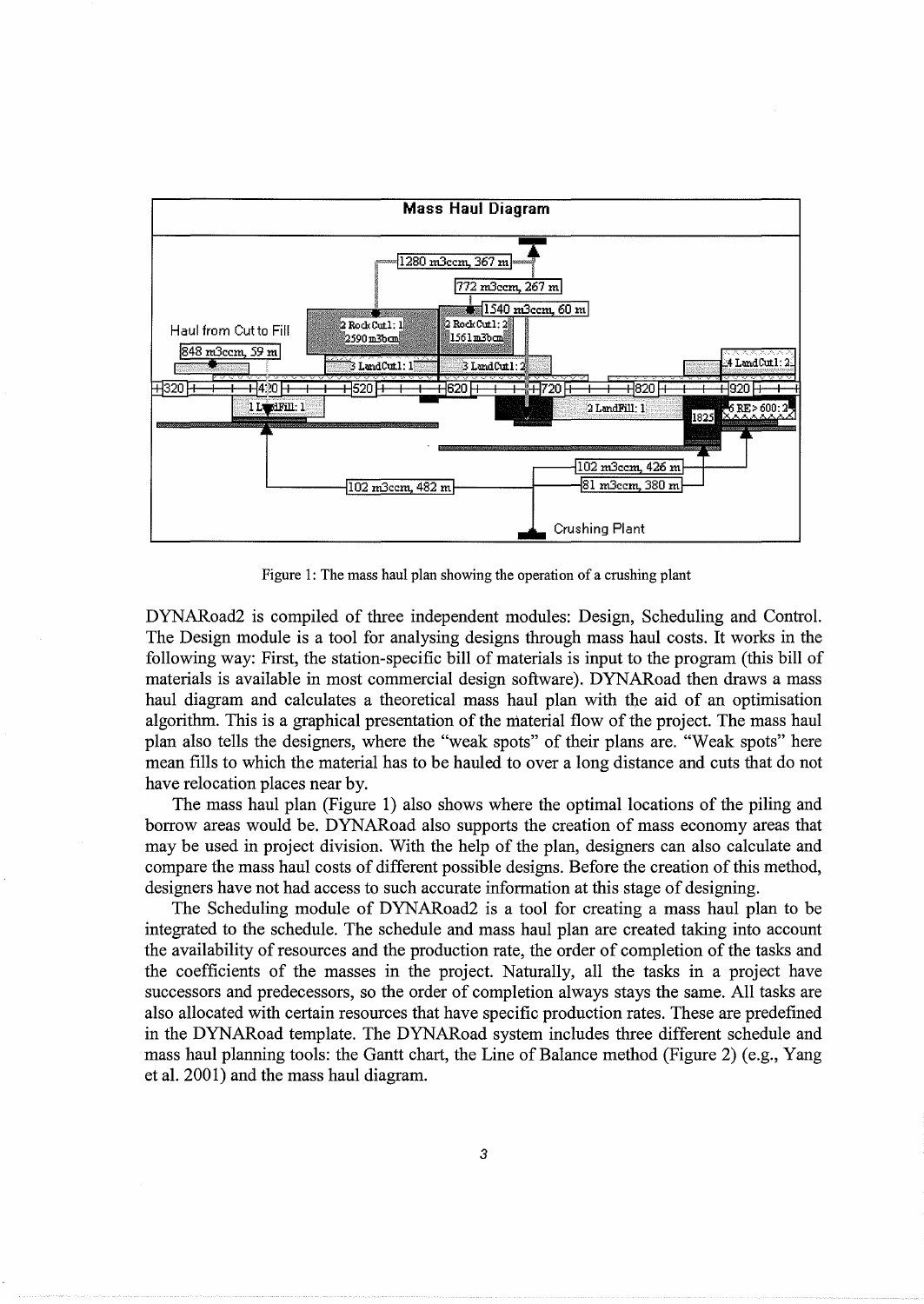The planning process used in DYNARoad is a combination of the computer's calculation power and the expertise of the professional planner. First, the planner sets all the necessary schedule and resource-based constraints, such as project duration and milestones. Then DYNARoad starts optimising the costs of the schedule and the mass haul. The costs are calculated as the sum of the hourly (or unit) price of all the resources and the sum of haul costs and the overhead costs determined by the duration of the project. The optimisation



Figure 2: Line-of-Balance planning in road construction

algorithm tries to create the most cost-efficient schedule within the given constraints. Effectively, this means the calculation of a mass haul plan that has involves little stockpiling and short haul distances throughout the project.

This optimisation algorithm has proven to be very effective in decreasing waste caused by stockpiling. When the optimisation has progressed for some time (depending on the extent of the project,  $10\text{min} - 2$  hours), the user stops the optimisation and continues creating the schedule manually. These two phases can then be repeated until the user is satisfied with the result. Portions of the schedule and mass haul plan can be locked after a satisfying result has been found. Mass haul planning can also be used when dividing the project into subcontracts. The idea here is to create the subcontracts in such a manner that the tasks included in the different contracts overlap as little as possible. In this way, the subcontractors are much more likely to stay on schedule, since they are independent of the progress of other subcontractors in the area.

This method of planning is particularly effective in keeping resource use under control (Figure 3), because it does not allow the planning of the use of more machines than what are available. All the machines can be identified separately, and their work flows can be planned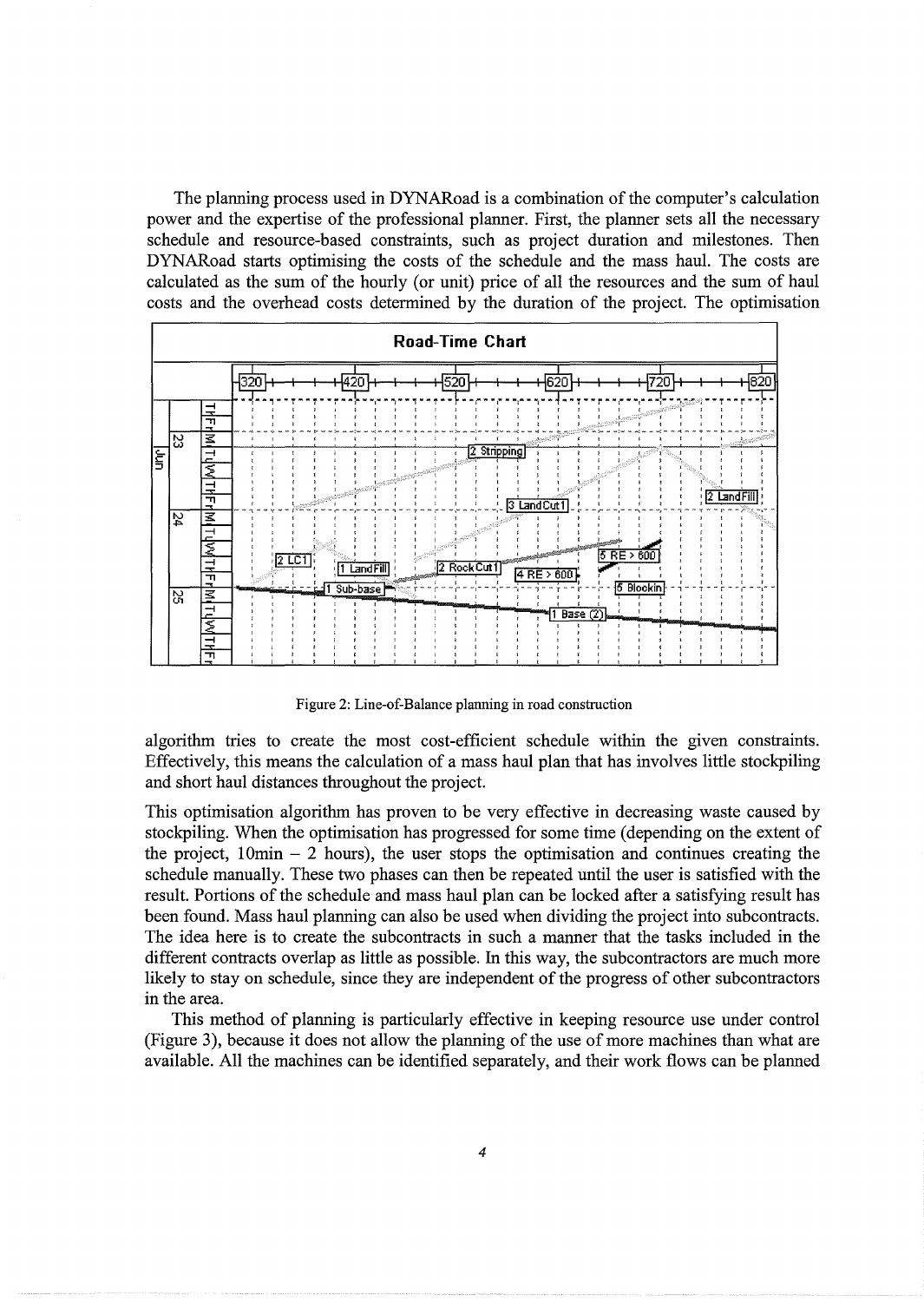

Figure 3: Planned resource amounts as a function of time

individually. This way the machine specific backlogs and buffers can be planned according to the nature of the preceding and succeeding tasks.

DYNARoad generates reports and printable images that can be distributed to all the necessary counterparts either by e-mail or on paper. When all schedule and mass haul related information is stored in and available from one place, the number problems caused by wrong or outdated information is reduced.

### COMPUTER ASSISTED OPTIMISATION IN DYNAROAD2

DYNARoad2 includes two optimisation algorithms that assist the user in finding the most cost-efficient schedule and mass haul alternatives. Because the computer processes planning objectively, the largest benefit brought about by the optimisation process is the elimination of several types of planning flaws caused by human errors,

The first optimisation procedure is a Linear Optimisation Algorithm (LOM). This method is used to generate the theoretically optimal mass haul plan. When the station specific bill of materials is input to DYNARoad2, it is reduced to mass "boxes" that basically have three attributes: The location (X-coordinate) on a road line, the amount of mass (Y-coordinate) and the material type. The material type determines the mass coefficients (e.g. bulking factor) and the suitability of the material. The most complicated task in mass haul planning is the planning of the moving of mass from the cut to the fill. This is however a fairly straightforward linear problem that always has a single unambiguous solution. The function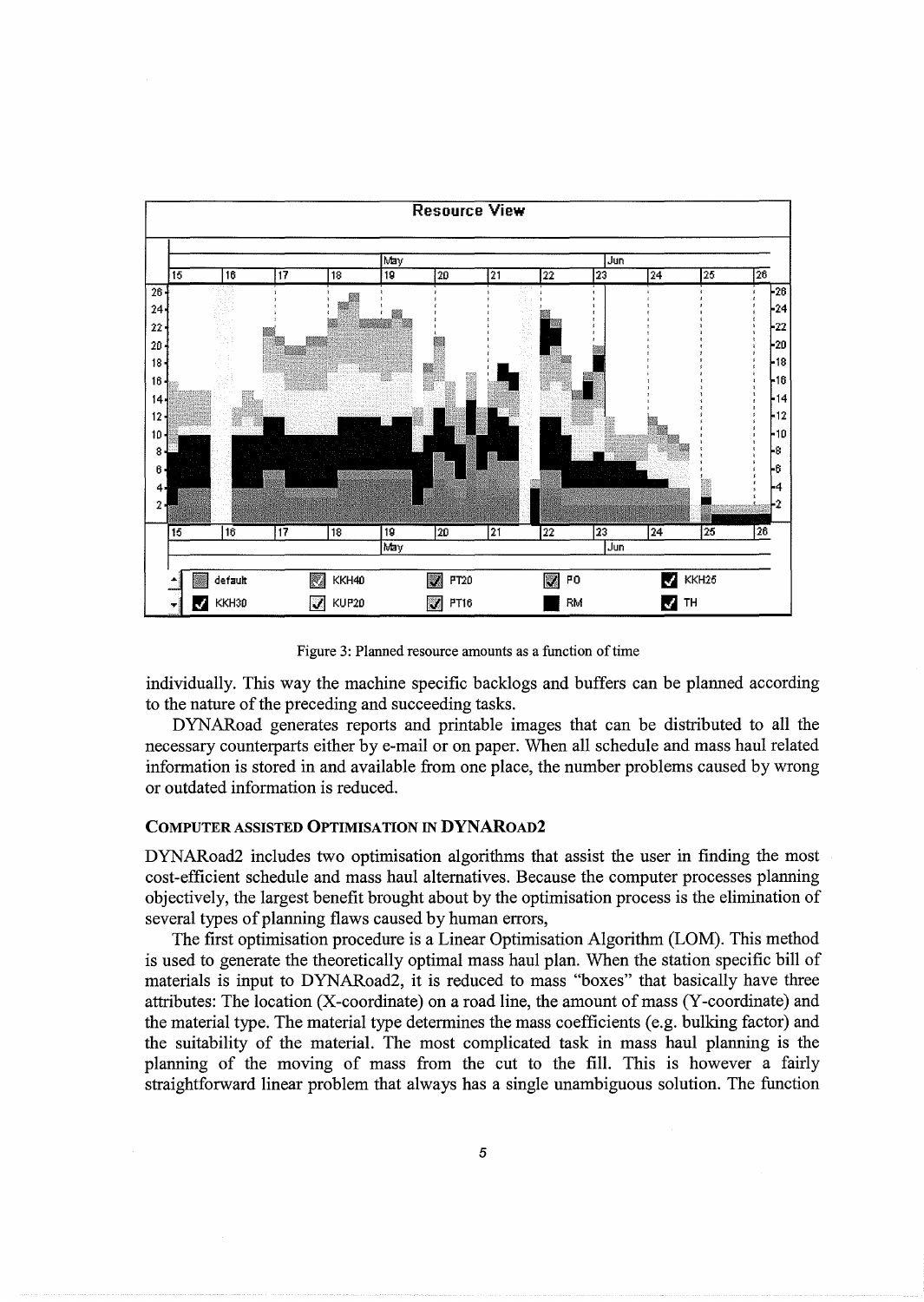of the LOM is to find this solution using the information described above and the information on haul cost prices set by the user.

The second optimisation method is used for creating a mass haul plan with a schedule. DYNARoad creates many different schedules that fill all the prerequisites, such as timing and resource use, set by the user, and selects the most cost-efficient schedule for the user. This optimisation process does not end by itself and thus has to be interrupted by the user. As a rule, the more schedules DYNARoad has time to create, the more cost-effective the mass haul plan will be.

The algorithms are designed only to help the planner to create a cost-effective schedule. They cannot create the plans for the user, but can rather help in finding new ways of approaching the problem and fine-tune the plans created by the user. They can also be used to assess the feasibility of plans created without DYNARoad and to identify risks that have previously gone unnoticed.

#### **CONTROLLING HEAVY CONSTRUCTION**

The third module of DYNARoad2 is Control. This module is designed for controlling and monitoring the progress of work at the site. After the schedule and mass haul planning has been finished and the actual work begun, the actuals of the tasks are input to the plans on DYNARoad2. The data needed for this process are the amount and location of the excavated mass and the location where the mass has been taken to. DYNARoad then compares the actual amounts to planned amounts and shows what the actual progress is compared to what was planned. The system also predicts how the work will progress in the future and warns the user if the progress is such that it will cause deviations that will effect cost or cause considerable delay to the project (Figure 4).



Figure 4: Schedule with actuals (dotted line) and an alarm caused by two intersecting tasks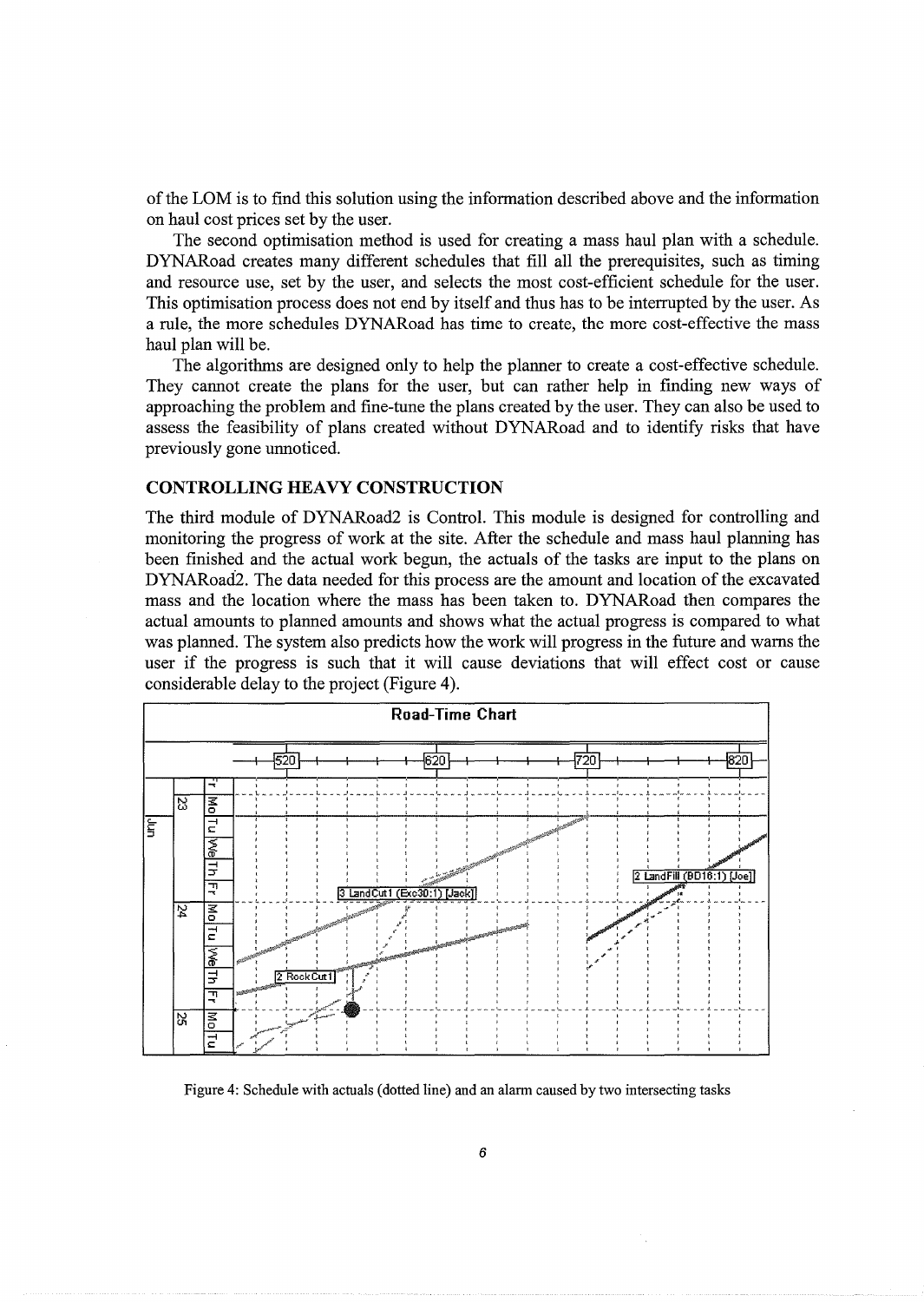The control basics of a heavy construction project do not differ significantly from the basics of any other construction project. The most considerable differences are the changes that occur in the amount of cuts and the quality of different cuts. These differences create substantial uncertainty and difficulty in keeping to the original schedule. The control and schedule tools used have to be able to adapt to quick and sometimes radical changes to mass haul plans.

The main objective of schedule control is to identify when and where problems might arise in projects. The consequences of these problems are then determined and the production may be altered so that the schedule can be maintained. A change in one task can lead to changes in several succeeding tasks. Delays also reflect on costs, because delay catch-up always inflicts additional costs.

Non-interrupted flow of information is vital to any construction project, and heavy construction is not an exception. Up-to-date and accurate reports on the project are extremely important to the on-site personnel, the management and the client. The control of the flow of information becomes easier when all the required information is available at the same place, whether it concerns realised tasks or forecast production of the rest of the project. This also makes it possible to optimise the schedule during the implementation of the project.

#### COMPARING THE REALISED PRODUCTION TO PLANNED PRODUCTION

A deviation in production takes place when the actual progress of the tasks is different from the planned progress. With the help of the software, the deviation observed is analysed and its effects on production are determined.

Deviations in production primarily result from

- False information on product designs
- Inadequate resource pacing
- Lack of resources
- Lack of materials
- Quality flaws in production

Product design flaws can take place either in regarding material amount or information. Inadequate resource pacing causes overlapping of succeeding tasks and delays in the delivery of resources. Resource design and pacing flaws are the result of inadequate work performance or unfavourable production circumstances. The lack of resources or materials is the result of a machine breakdown, interruptions in shipment or poor procurement. The source of quality flaws can result from the use of an inappropriate production method, the use of inferior materials or inadequate work performance.

Deviation must always be reacted to, whatever the reason. The nature of the corrective procedures is dependent on the total effect of the deviation on production. Deviation primarily influences work arrangements. If correcting these arrangements does not bring production up to schedule, the execution of work has to be re-planned for specific tasks. The main purpose of these corrective procedures is to bring the production up to speed with the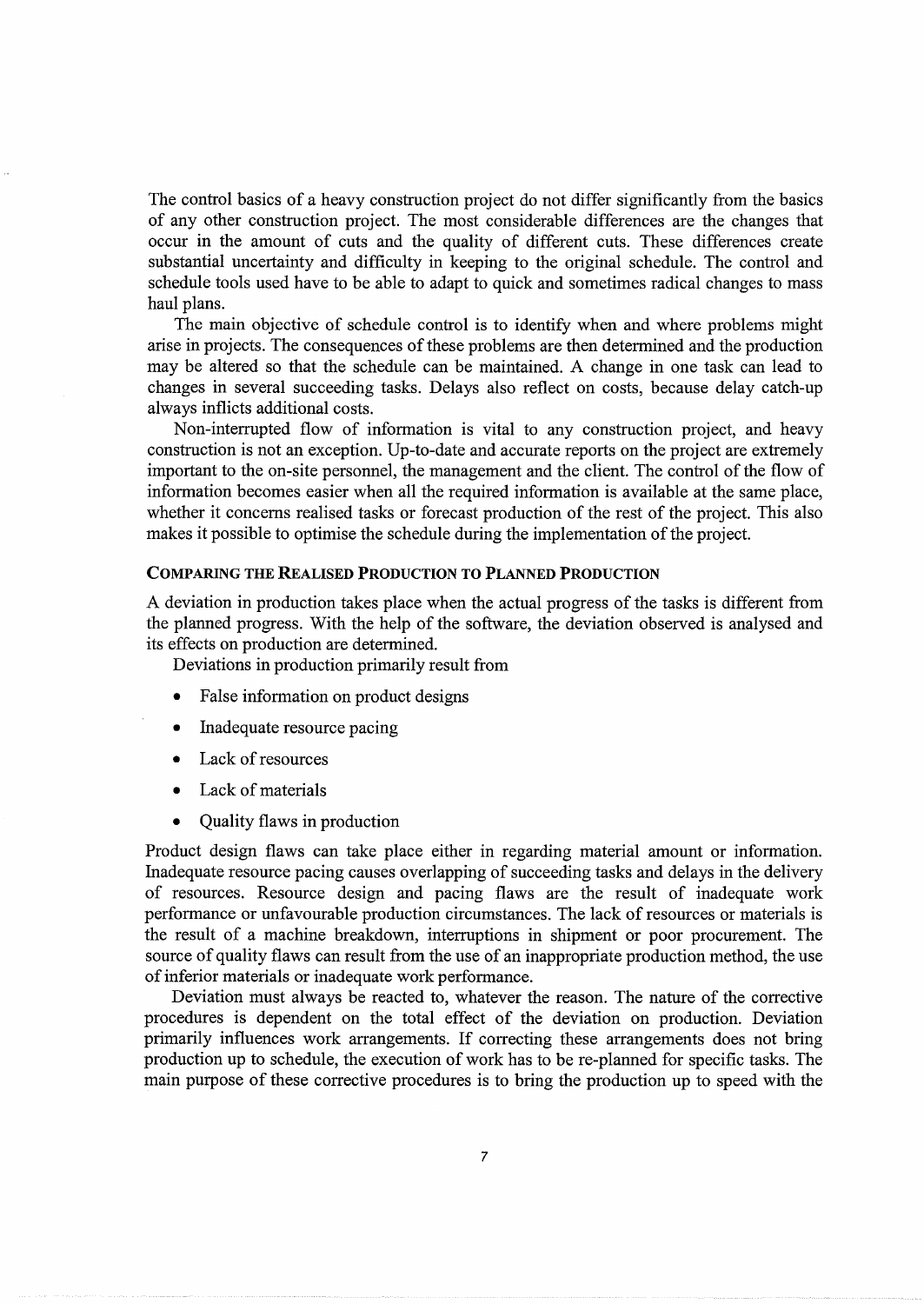original plan. The main objective is to maintain production according to plan, not the other way around.

#### **LEAN CONSTRUCTION IN PRACTISE**

The DYNARoad system is in use in several road construction projects. The system has the following stages: First the initial schedule, mass haul and resource use of the whole project are planned. This facilitates the procuring of subcontractors and assures the planners that the project is feasible with the resources reserved for it.

The second stage is the weekly task planning. This is done on-site as follows: Production schedule and tasks are locked for six weeks in advance. Three weeks in advance, the schedule is checked manually and the resources and the final task order are determined. The schedule of the tasks that begin more than six weeks from the present is constantly being optimised by DYNARoad. This is basically the same as using the Last Planner technique, but this method continuously optimises the plans in order to improve or at least keep up with the original plan.

This method makes it possible to solve several uncertainty-related problems in heavy construction. The schedule varies and changes all the time because cut and fill material amounts and qualities usually differ from what has been initially planned. Even when changes occur, the amounts of cut and fill material can be used effectively because the optimisation of the schedule is an ongoing process. This also makes it possible to compare the realised and planned costs and amounts of materials. This is especially useful when negotiating with the client. The fear of embankment material running out beforehand is unnecessary because the software warns well in advance if this is to happen. This way there is plenty of time to make necessary preparations for procuring additional material.

The method has worked well so far and contractors have been very interested in it and actively taken it to use. With using the method, contractors have been acquainted with the idea of sticking to the original plans. The more old-fashioned contractors have started to use the software because the planning is ultimately done by hand and they do not have to trust the computer blindly. The method also confirms that the project proceeds according to Lean Construction material and resource flow principles. Another Lean Construction principle used, the favouring of pull instead of push, also gets more attention with this active use of this method.

#### **CONCLUSIONS**

The DYNARoad 2 system is used by all the major heavy construction contractors and some consultants and researchers in Finland. The largest gain brought about by the system has been achieved in the tender calculation of large road and rail contracts. The system is also used in design control, schedule planning and work progress control of road, rail and harbour construction. The use of DYNARoad 2 has improved the accuracy of the forecasting of risks related to mass suitability by forcing the users to plan their schedule, mass usage, piling and borrowing beforehand more accurately than before. All in all, DYNARoad 2 users have experienced that using the system has assisted them in finding new, more cost-effective and less risky methods of heavy construction.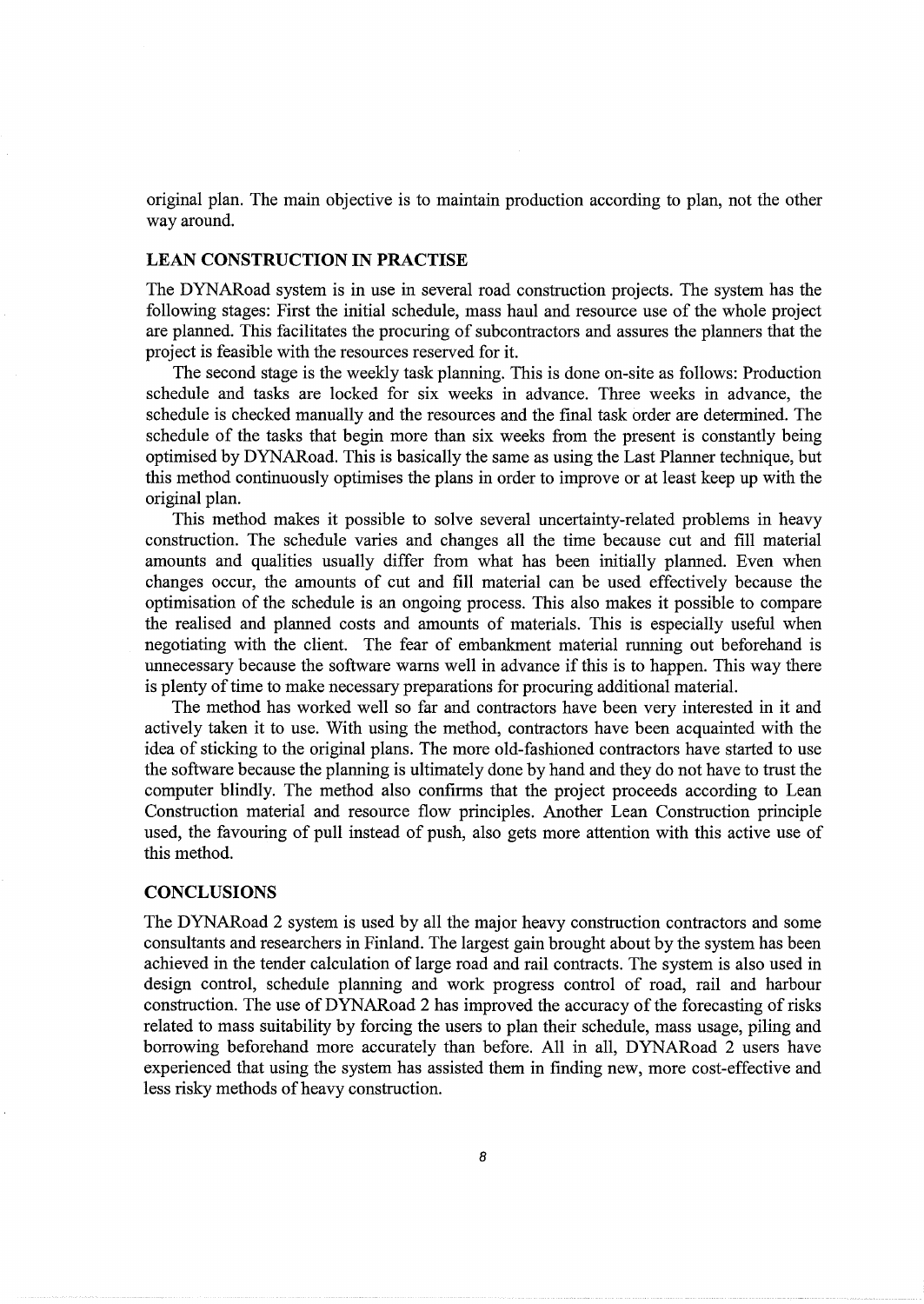In addition, DYNARoad 2 and the methods related to using the system have improved the accuracy of some parts of the procurement process. In doing this, it has also revealed some flaws in other parts of the heavy construction process that must be dealt with. For example, currently some construction contracts are drawn up in a way that makes accurate production control and forecasting impossible. Clients are not always aware of what they require. This has caused the designers to create designs that have exceedingly high quality standards in cases where lower standards would be sufficient. Naturally, higher quality often costs more than required.

In practice, the DYNARoad system has increased Last Planner-way-of-thinking in Finnish construction. This means that final and detailed production plans are not made in the tendering phase, but only the rough outlines of the main tasks are decided at that time. The final plans are made on-site in such a way that the original plans are possible to complete. This way, the tendering personnel also learn how to make more feasible, accurate and less risky production plans. The main idea that has to be remembered when using this system is that the production is shifted so that the original plans can be completed, not the other way around.

#### **REFERENCES**

- AbouRizk, S.M. and Halpin, D. W. (1990). "Probabilistic Simulation Studies for Repetitive Construction Processes." Journal of Construction Engineering and Management, Vol. 116, No.4, December 1990, pp. 575-594. ASCE, New York, NY
- Ballard, G. (2000). "The Last Planner System of Production Control." Ph.D. Diss., School of Civil Engrg., Fac. of Engrg., Univ. of Birmingham, UK.
- Goktepe, B., Lav, H. (2003). "Method for Balancing Cut-Fill and Minimizing the Amount of Earthwork in the Geometric Design of Highways." Journal of Transportation Engineering September/October 2003 pp. 564-571. ASCE, New York, NY
- Howell, G. (1999). "What is Lean Construction." Proc. 7th Ann. Conf. Int'l. Group for Lean Construction, Berkeley, USA
- Junnonen, J-M. (1996). Uusiutuva tuotannonohjaus. Rakennusteollisuuden Keskusliitto. 47 pp. ISBN 952-9831-26-9. Helsinki.
- Kankainen, J., Lindholm, M. and Leppanen, M. (1995). Tienrakennushankkeen suunnitelmien taloudellisuuden ohjaus, Tielaitoksen selvityksiä 72/1995, Helsinki
- Merikallio, L. (1992). REA-mementelmä. Tielaitoksen selvityksiä 11/1992. Tielaitos. 47 pp. ISSN 0788-3722. ISBN 951-47-5812-9. TIEL 3200067. Helsinki.
- Project Management Institute Standards Committee. (2000). A Guide to the Project Management Body of Knowledge. Project Management Institute. 216 pp. ISBN 1- 880410-23-0 (pbk). ISBN 1-880410-22-2 (hdbk). Newtown Square, USA.
- RIL. (1995). RIL 156 Maarakennus. Suomen Rakennusinsinöörien liitto. 486 pp. ISBN 951-758-343-5. Helsinki.
- Woodward, J. (1997). Construction Project Management Getting it right first time. Thomas Telford Publishing. 262 pp. ISBN 0-7277-2557-2. London.